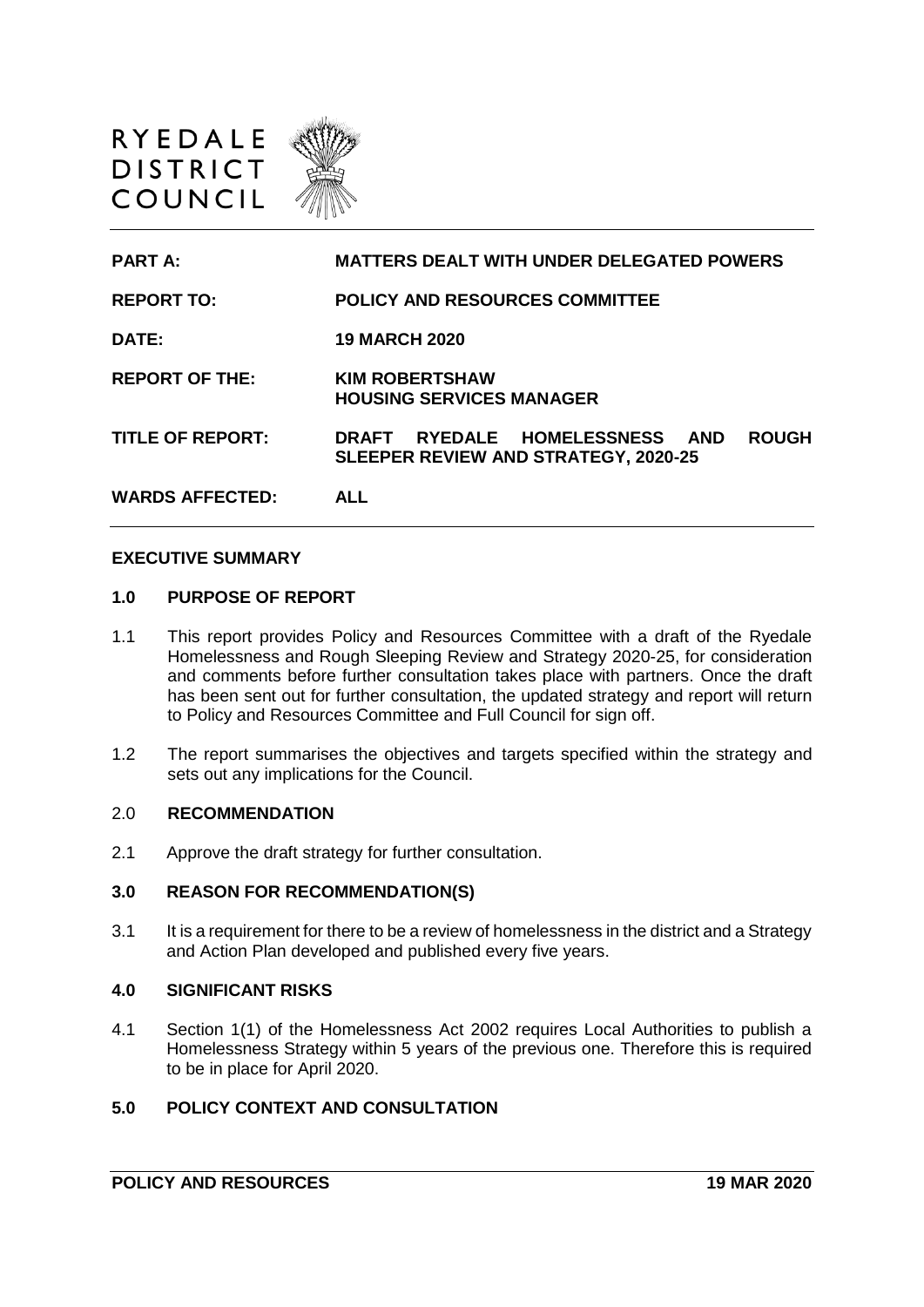- 5.1 The proposals contained within the Action Plan support the Council's priority Sustainable Growth
	- Minimising homelessness, improving the standard and availability of rented accommodation and supporting people to live independently
- 5.2 The Homelessness Act 2002 requires all housing authorities to produce a Homelessness Strategy based on a review of homelessness within their district. This must be reviewed every five years. The current strategy was developed in 2015.
- 5.3 Since publication of the government's Rough Sleeping Strategy 2018, it is also a statutory requirement to include rough sleeping as a priority within the strategy.
- 5.4 Ryedale's Homelessness and Rough Sleeping Review and Strategy is linked to the Council's Housing Strategy Action Plan 2015/2021. This strategy includes an objective on the prevention of homelessness. Ryedale's Homelessness and Rough Sleeper Strategy Action Plan will ensure that proposals under that objective have been highlighted and will be developed and monitored at a local level. The Council will continue to work closely with the other local authorities across the York and North Yorkshire area on homelessness issues and share effective practice in the implementation of its homelessness and rough sleeper strategy.
- 5.5 The National Practitioner Support Service (NPSS) completed a diagnostic peer review in August 2019 covering the full elements of the housing options and homelessness service. Their results and recommendations have been fed into the strategy. In addition they have reviewed the draft strategy in February 2020, with comments provided below.

## 5.6 **CONSULTATION**

Initial consultation has been carried out with staff, customers and partners through the Housing Forum, focus groups and service user's questionnaires, in order to inform the review of homelessness and services in the district. We have consulted with an independent organisation (the National Practitioner Support Service) on the draft strategy. They scored the strategy highly and have made some recommendations that we will address around including more details around the work we do with private landlords to reduce homelessness and help people to access accommodation and providing more details around the costs of the service.

## NPSS commented

"overall, it's a great piece of work and really shows the commitment that Ryedale has to preventing and relieving homelessness the provision of joined up services and really great partnerships"

Further consultation with partner agencies will take place once the draft is agreed.

## **REPORT**

## **6.0 REPORT DETAILS**

6.1 Ryedale's five-year Homelessness and Rough Sleeping Review and Strategy sets out the Council's aim to tackle homelessness across the district over the next 5 years and details how the Council will provide housing options and homelessness services for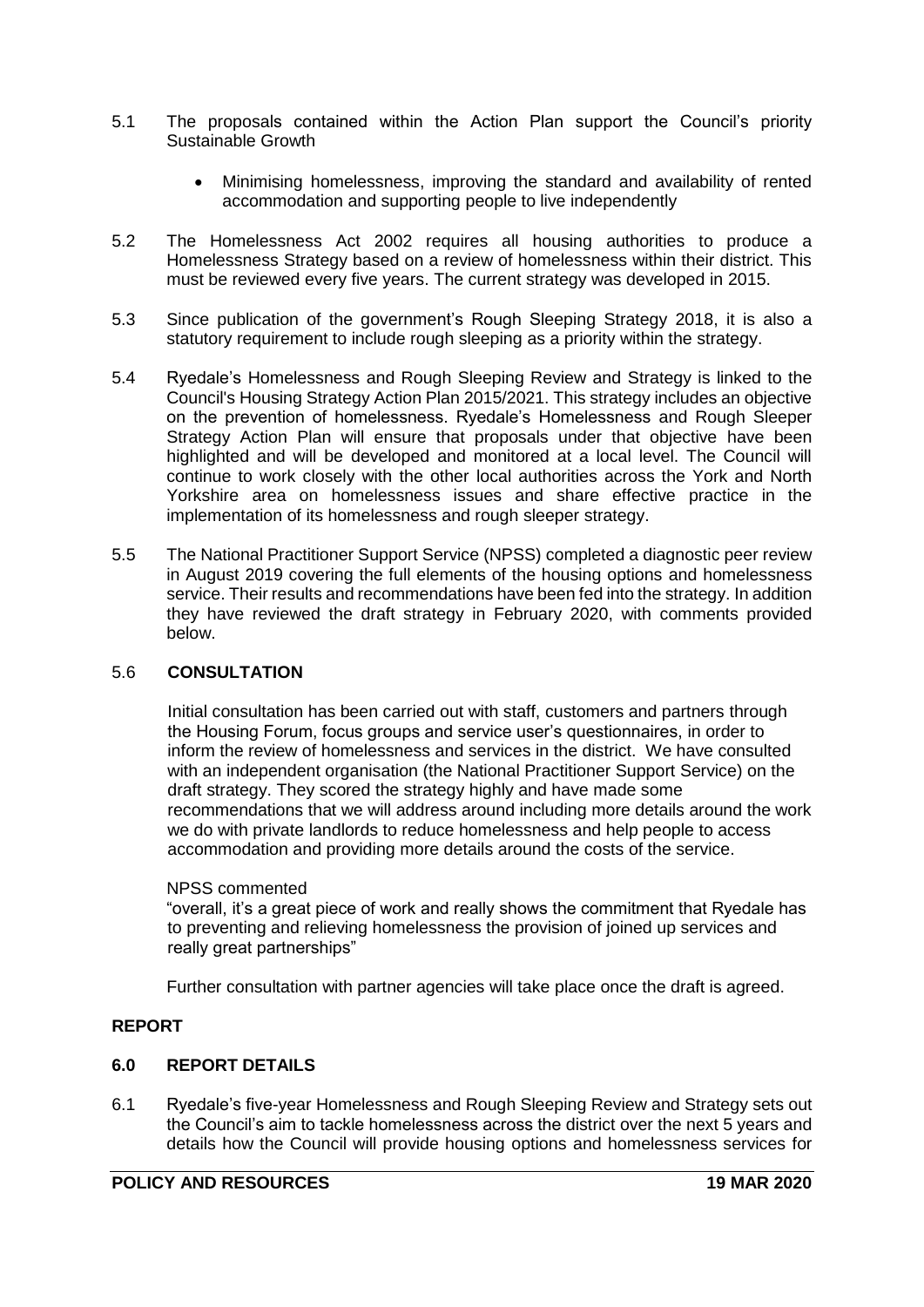the residents of Ryedale.

- 6.2 In recognition of the fact that homelessness can be devastating and is seldom a problem in isolation, the simple provision of accommodation is not in itself a solution without considering all contributory factors and then aiming to facilitate access to specialist support and assistance to address those problems. A holistic approach is required to ensure that health, employment, income, social isolation, relationships and other issues which may affect individuals' ability to maintain their home are considered.
- 6.3 It is a fact that the prevention of homelessness is more cost-effective for authorities than dealing with its consequences. Resources deployed on the prevention of homelessness ultimately save on costs long-term, and help to alleviate the crisis for the customer. To achieve this the emphasis must continue to be on partnership working, sharing resources and employing creative and innovative solutions.

## 6.4 **Key achievements over the past 5 years**

- In July 2017 Ryedale District Council was only the 9th local authority of 326 in England to achieve a Gold Standard award. At the time this showed that the local housing options service was in the top 3%, but we are not complacent and always want to improve and develop our services.
- Enhanced partnership working on homelessness between agencies, including police, Department for Work and Pensions (DWP), children and adult services, health, substance misuse services, community, voluntary and faith groups.
- Completed a full restructure of the department
- Successfully bid for funding to prevent rough sleeping in the form of rough sleeper initiative and rapid rehousing pathway and employed 2 additional staff on a 12 month contract, with funding recently extended until March 2021.
- Implemented a new IT system for recording approaches to the service and homeless applications
- Implemented the Homelessness Reduction Act 2017 requirements, including implementing the new homelessness prevention and relief duties and introducing Personal Housing Plans.
- The Homelessness Prevention Support Service that was previously provided by Horton, has been integrated into the Housing Team at Ryedale District Council from October 2019, streamlining the service.
- The National Practitioner Support Service Reviewed the Housing Options Service in August 2019, assessing the local authority service at 62%, with significant positive feedback.
- We continue to ensure that Safeguarding of Children and Adults is paramount in all services provided
- The young persons' accommodation pathway has continued to provide mediation and advice services for 16 to 25 year olds in partnership with other agencies
- The North Yorkshire Home Choice pathway has been maintained and continues to provide a county wide allocations scheme for social housing
- Housing Options staff and the development officer continue to work closely together and with developers and landlords, regarding affordable housing need and the allocation of affordable properties once built
- In July 2017, in partnership with Broadacres, an additional House of Multiple Occupation was developed, for those aged 18 to 25 in education, training or employment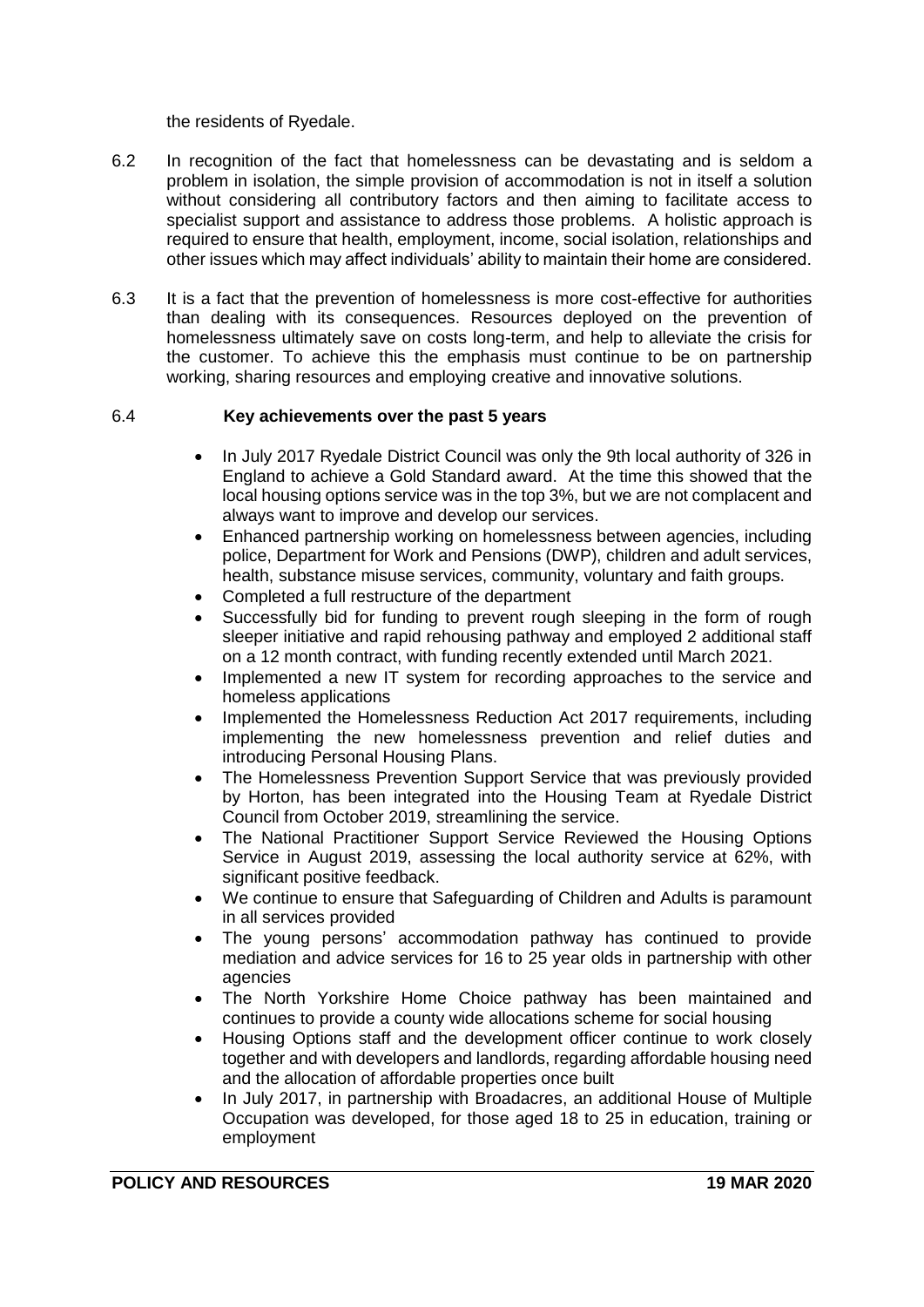The housing team continue to manage four Houses of Multiple Occupation, providing affordable accommodation options for single people

# 6.5 **FINDINGS FROM THE INITIAL CONSULTATION**

- There has been a reduction in numbers approaching the authority, but greater complexity of cases and many cases that were previously dealt with outside of the legislation now require statutory assessments since the introduction of the Homelessness Reduction Act 2017
- There has been an increase in the numbers of rough sleepers approaching the Council, this may be partly due to greater awareness in the community and partner agencies
- There is a need for improved communication and advertising about housing services to ensure information is available to customers when needed (i.e. available online, promote customer portal)
- There has been a reduction in funding from NYCC including support services i.e. the homelessness prevention service, loss of services e.g. accommodation for ex-offenders, specialised support for the gypsy and traveller community, and loss of family support services such as home start
- Social housing arrears has been in top 3 reasons for approach for the last 3 years, whereas this was not the case previously. This could be linked to the introduction of universal credit, but may be also linked to the increased number of referrals and recent commitment to refer, which encourages social landlords to contact our service if their tenants are in arrears
- Relationship breakdown with a partner is also one of main reasons for approach
- Due to the introduction of the Homelessness Reduction Act and new IT system to monitor the legislation, it has been much more difficult to obtain data around Housing Advice, provided prior to households being at risk of losing their home. Configuration of the system will be taking place to ensure that data around Housing Advice and Support can be recorded more clearly to generate reports, going forward.
- The district continues to have a low wage to high house price ratio, above North Yorkshire and county averages meaning that people find it difficult to afford housing in this area
- There are continuing difficulties accessing the private sector ( but the team are working on securing additional houses of multiple occupation, building relationships with landlords and letting agents, helping clients to access the private sector)

# 6.6 **OBJECTIVES AND TARGETS**

Following a review of homelessness within Ryedale and within the national and subregional context, the following objectives have been identified as priority areas to work on over the forthcoming 5 years. Within each of the objectives are specific targets which Housing Services and our wider partners will aim to achieve.

# 6.7 **Objective 1 –Prevent and relieve homelessness**

Prior to making a main homelessness duty decision, there are a minimum of 56 days in which we will work with a customer to prevent their homelessness or assist them into alternative accommodation. This is achieved through successful case management, identifying why people are approaching for assistance, providing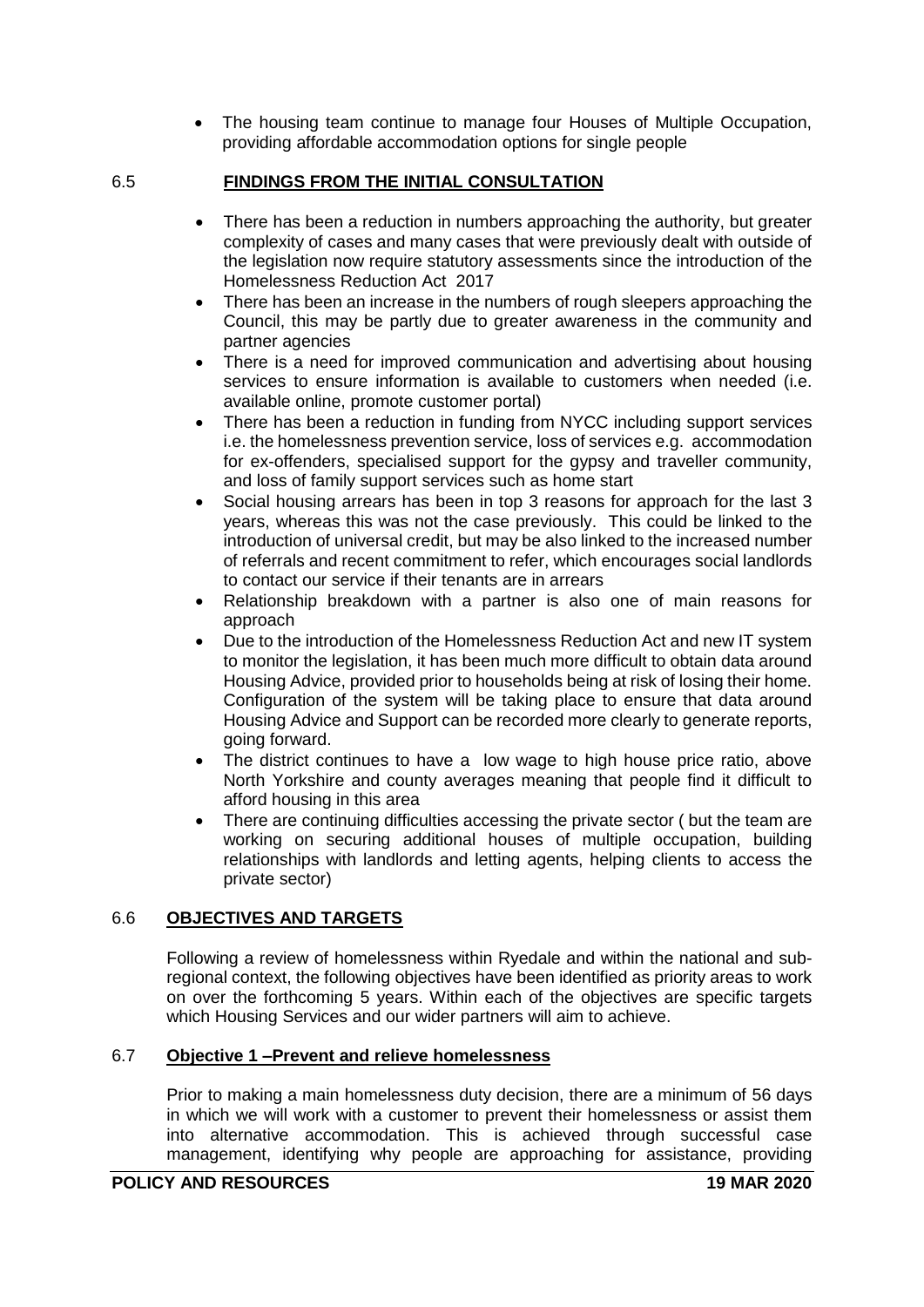bespoke support and advice and ensuring that prevention tools are in place to give staff and customers the chance to obtain suitable accommodation much quicker.

## **Actions:**

- Work with landlords and estate agents in the district to encourage people to approach our service early
- Continue to review and improve prevention tools to enable customers to sustain and remain in their current accommodation.
- Work with registered providers to address the high number of approaches for rent arrears.
- Increase access to specialist services for customers

## 6.8 **Objective 2 – Work with partners to enable sufficient and appropriate accommodation is available for people who are homeless or at risk of homelessness**

We must ensure that there is an array of affordable and suitable tenure options and properties available to residents. This can be achieved, by working with colleagues and partners to make the best use of existing stock, ensuring it can be adapted if required, security measures improved if needed, or made affordable for the occupant to remain in. Alternatively it can be achieved through access to new properties, bringing empty properties back into use, and working with landlords to increase access to low cost home ownership as well as rented accommodation for customers.

## **Actions:**

- To increase the number of Houses in Multiple Occupation that the Council have access to for customers
- To develop pathways and increase access to move on accommodation from supported accommodation
- To annually review the temporary accommodation availability and demand
- To improve relationships with private landlords and develop an improved landlord offer to encourage acceptance of our clients into the private sector
- To promote and facilitate access to low cost home ownership and affordable rent as alternative housing options

## 6.9 **Objective 3 – Maximise and maintain partnerships to ensure appropriate tailored support**

The strategy recognises the important role that partners and stakeholders have to play in employing skills and delivering sensitive and tailored solutions to some of the issues affecting Ryedale's community.

## **Actions:**

- Review our housing pathway and referral protocols (offender, hospital discharge, drugs and alcohol services, mental health, etc)
- Increase numbers of referrals sent through Duty to Refer from statutory and non-statutory agencies, to increase early intervention to prevent homelessness
- Maintain and develop relationships with organisations providing support to specific groups, to prevent and relieve homelessness and improve referral pathways and signposting
- Work with agencies, funders and commissioners to increase drugs and alcohol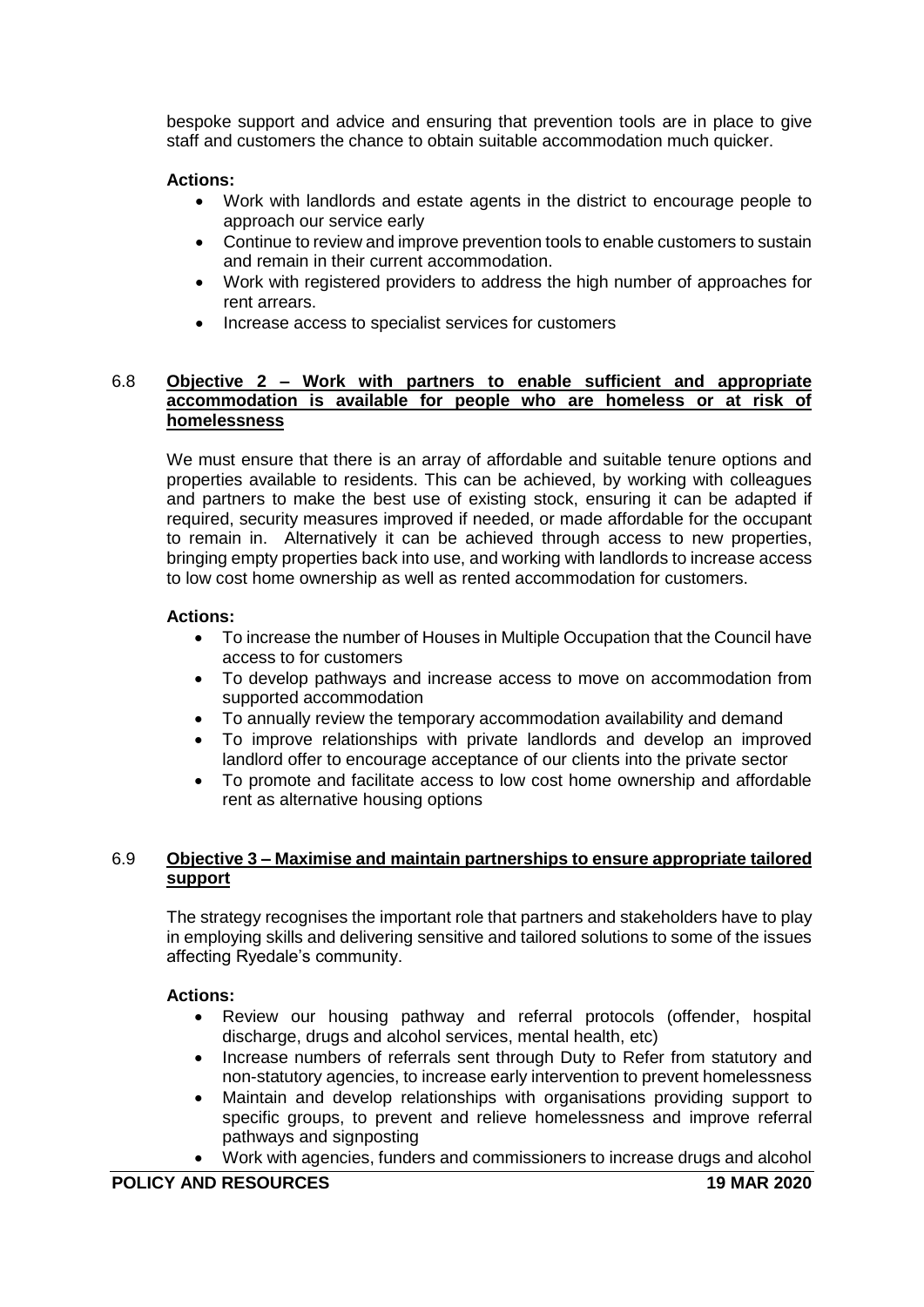services within the Ryedale area.

- In partnership with DWP and partner agencies increase employment and training opportunities for young people
- Review money advice, income maximisation, financial support and basic living provision available to residents and look at future funding provision from the council and external sources

### 6.10 **Objective 4 – Raise awareness of homelessness and housing issues across the district and improve access to the services in the district**

A need to raise awareness and provide information on the services provided within the department has been identified through the consultation process. This includes reviewing all aspects of communication, the information that we make available, how the service is promoted, how customers access the services and how we consult to obtain feedback.

## **Actions:**

- Advertise the service on all platforms to inform agencies and the public about housing services
- Improve information available online so customers and partners are able to selfhelp and access information 24/7
- Increase the use of technology where possible and explore how and where advice is provided
- Implement a robust customer feedback and analysis system to continue to develop the service
- Review the communication and marketing plan
- Extend housing advice drop-in services throughout the district to cover the rurality of the area and improve equality of service provision
- Enable customers with additions needs to access our services
- Improve engagement with sections of the community who do not currently use our services by working with local employers, LGBTQ and veteran communities.

### 6.11 **Objective 5 – Continue to work strategically to maintain services and seek new opportunities for funding and partnership working**

Local authorities and their partners have worked under ongoing financial constraints for a number of years. Working collaboratively, for example by joint funding or joint protocols and processes, on early intervention and prevention is key to success. There are several services being reviewed over the next couple of years through North Yorkshire County Council and ongoing funding opportunities through MHCLG. We must focus on accessing appropriate funding to meet the targets of this strategy.

## **Actions:**

- Work with Commissioners and providers to improve the availability of Drug and Alcohol services within Ryedale
- Work with NYCC in reviewing services that deliver specific young peoples' accommodation and support services within Ryedale
- Work with partners to provide and increase access to domestic abuse refuge accommodation within North Yorkshire
- Ensure that Housing Support Services within the Council are maintained and meet targets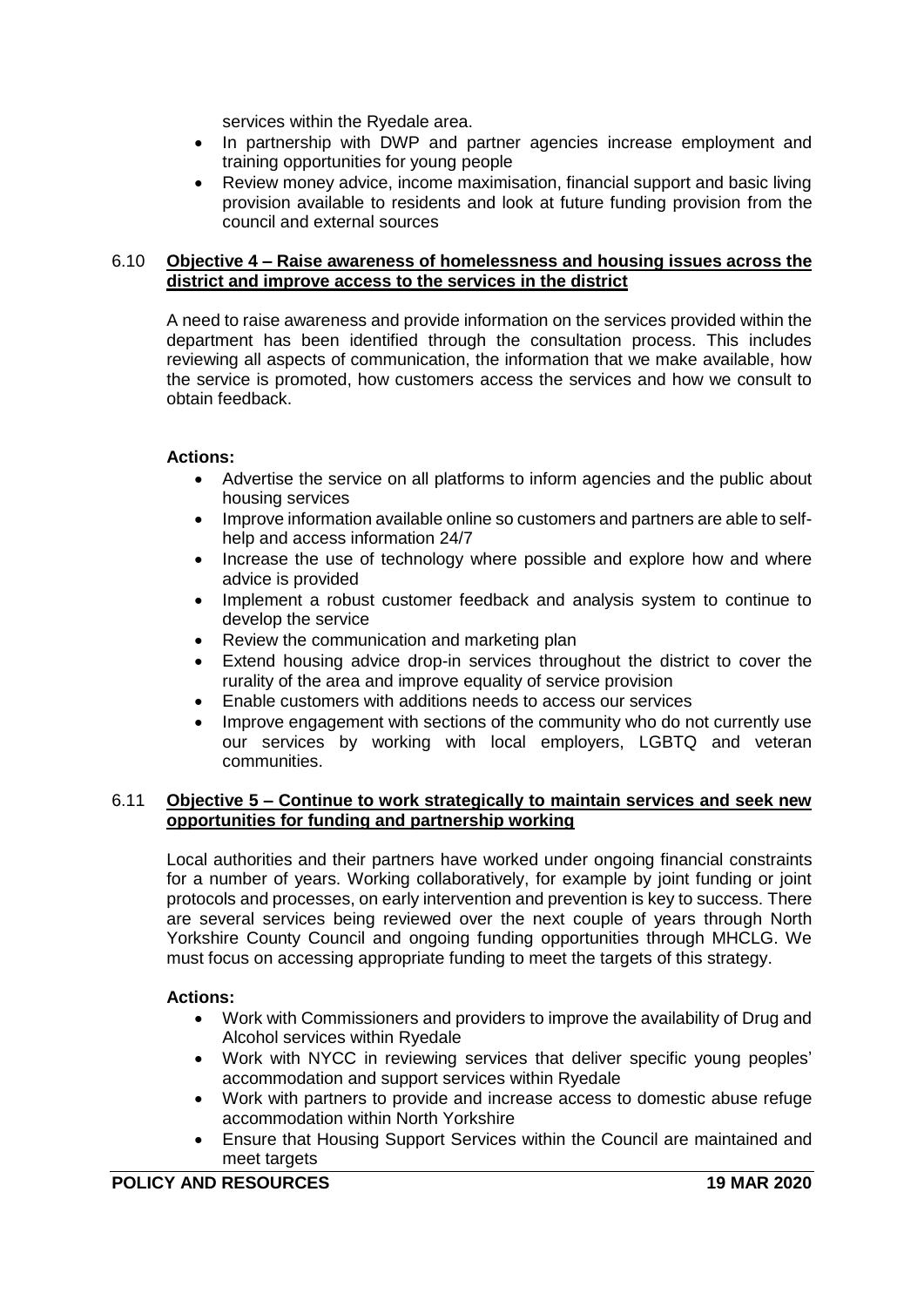- Work with NYCC commissioners and successful contractors, in partnership, on the provision of mental health accommodation and offender support services in Ryedale
- Improve links with probation services

# 6.12 **Objective 6 – End Rough Sleeping**

Rough sleeping is an area of significant national policy focus within homelessness, attracting funding and a clear aim to reduce and end rough sleeping. Ryedale's annual count figures have remained low, but it is becoming increasingly difficult to find quick housing solutions for all and between July 2019 and January 2020, 30 individuals who had slept rough or were at risk of doing so were assisted by the service. Following successful interventions over the past 6 months, MHCLG funding has been provided until March 2021 to continue to develop the rough sleeper pathway and provide sustainable tenancy support to ensure individuals do not return to the street.

## **Actions:**

- Refresh and implement a 'single service offer' based on the no second night out principles.
- Develop and embed a rough sleeping pathway across the district
- Continue to deliver tenancy sustainment work to prevent rough sleeping
- Increase knowledge across the district with both partners and the general population of how to seek help for a rough sleeper
- Create a rough sleeping personalised intervention fund
- Create an emergency bed space for Rough Sleepers

# **7.0 ONGOING REVIEW**

- 7.1 An action plan will be developed and presented to Strategic Management Board in April 2020 and then annually to detail what work will be done to achieve the specific targets for the upcoming year and will be used as a working document to monitor how we have met the targets. Performance indicators will also be identified to provide data quarterly.
- 7.2 The Homelessness and Rough Sleeping Review and Strategy will be used to consider where funding is required for investment and gaps in services that need to be explored with commissioners or other agencies. These gaps are expected to be funded using current monies within the homelessness budget and any future funding sources that become available.

# **8.0 IMPLICATIONS**

## **(a) Policy**

The Homelessness Act 2002 requires that all local authorities must have adopted a Homelessness Strategy Action Plan which is reviewed on an annual basis.

The provision of housing advice and support for homeless people forms a core element of the Council's Homeless Strategy and supports legal obligations around the prevention and relief of homelessness.

## **(b) Financial**